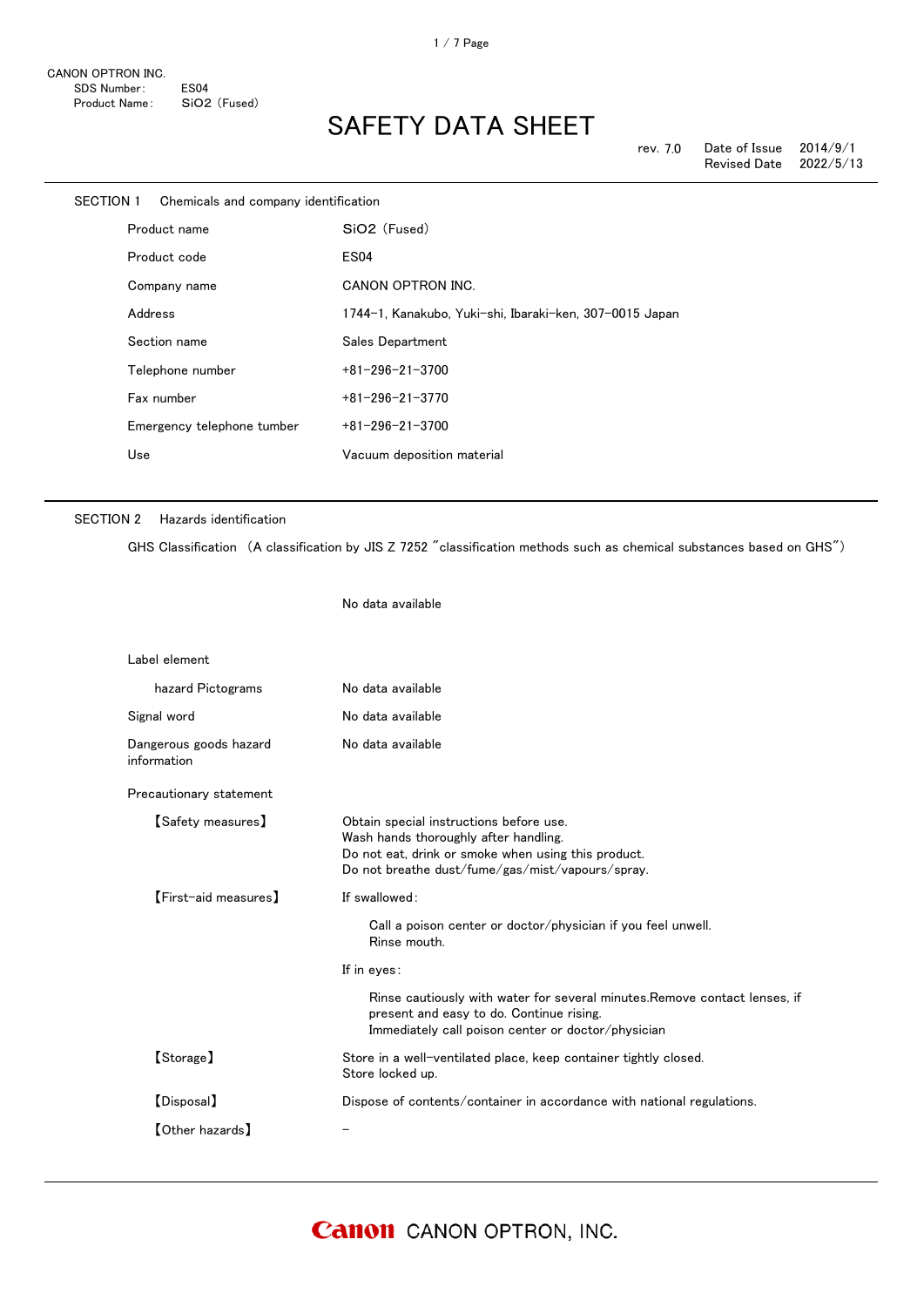| SECTION 3<br>Composition/information on ingredients            |                                                                                                                                                                                                                                          |
|----------------------------------------------------------------|------------------------------------------------------------------------------------------------------------------------------------------------------------------------------------------------------------------------------------------|
| Substance/Mixture                                              | Substance                                                                                                                                                                                                                                |
| Chemical name                                                  | Silica, vitreous                                                                                                                                                                                                                         |
| Chemical formula                                               | SiO2 (Fused)                                                                                                                                                                                                                             |
| Concentration or concentration<br>range                        | 99.9<                                                                                                                                                                                                                                    |
| CAS No.                                                        | 60676-86-0                                                                                                                                                                                                                               |
| <b>TSCA Inventry</b>                                           | Silica, vitreous                                                                                                                                                                                                                         |
| EINECS number                                                  | $262 - 373 - 8$                                                                                                                                                                                                                          |
| Radioactive information                                        | Radioactive substances are not used as the material. Therefore, there is no<br>reason that ionizing radiation would be generated.                                                                                                        |
| <b>SECTION 4</b><br>First aid measures                         |                                                                                                                                                                                                                                          |
| Inhalation                                                     | Remove person to fresh air and keep comfortable for breathing.<br>Get medical advice/attention if you feel unwell.                                                                                                                       |
| Skin contact                                                   | Take off immediately all contaminated clothing. Rinse affected areas with<br>water/shower.<br>IF ON SKIN: Wash with plenty of soap and water.<br>If skin irritation or rash occurs: : Get medical advice/attention.                      |
| Eye contact                                                    | Rinse cautiously with water for several minutes. Remove contact lenses, if<br>present and easy to do. Continue rising.<br>If eye irritation persists: Get medical advice/attention.                                                      |
| Ingestion                                                      | Rinse mouth.<br>Get medical advice/attention.                                                                                                                                                                                            |
| Most important symptoms and<br>effects, both acute and delayed | No data available                                                                                                                                                                                                                        |
| Protection of first aiders                                     | Rescuers, wear suitable protective equipment as the situation demands.                                                                                                                                                                   |
| Special precautions for physicians                             | No data available                                                                                                                                                                                                                        |
| <b>SECTION 5</b><br>Firefighting measures                      |                                                                                                                                                                                                                                          |
| Suitable extinguishing media                                   | It uses a water mist, dry chemicals, fire foam, carbon dioxide depending on<br>neighboring fires.                                                                                                                                        |
| Unsuitable extinguishing media                                 | Because a fire might spread through the outskirts, It avoid direct stick irrigation.                                                                                                                                                     |
| Specific hazards                                               | In the case of fires, a toxic decomposition product may occur.                                                                                                                                                                           |
| Specific extinguishing methods                                 | It performs the fire fighting from windward.<br>Restrict access to the area around the fire location to persons other than those<br>involved with the fire.<br>If it is not dangerous to do so, move the container out of the fire area. |
| Special protective equipment for<br>firefighters               | On the occasion of fire extinguishing work, it wears appropriate personal<br>protective equipment and rescue suit.                                                                                                                       |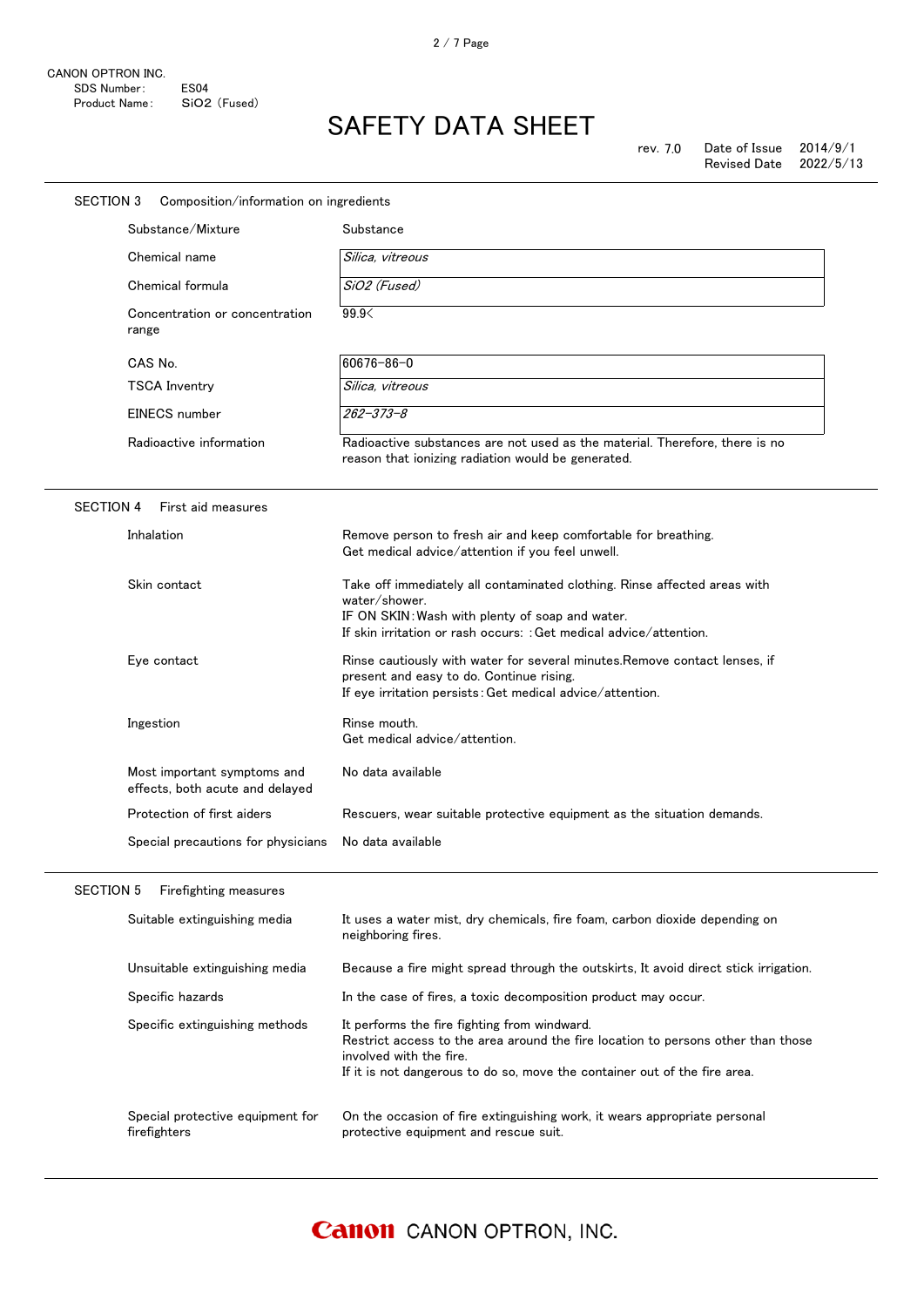| <b>SECTION 6</b><br>Accidental release measures                            |                                                                                                                                                                                                                                                                                                                                                                             |
|----------------------------------------------------------------------------|-----------------------------------------------------------------------------------------------------------------------------------------------------------------------------------------------------------------------------------------------------------------------------------------------------------------------------------------------------------------------------|
| Personal precautions, protective<br>equipment, and emergency<br>procedures | It prohibits the entrance except the person concerned.<br>The worker wears appropriate personal protective equipment (in item of<br>"8.revelation prevention and protection measures" reference) and avoids eyes,<br>contact and inhalation to skin.                                                                                                                        |
| Environmental precautions                                                  | It avoids an outflow to the environmental average of the product to have<br>possibilities to influence neighboring environment.                                                                                                                                                                                                                                             |
| Methods and material for<br>containment and cleaning up                    | It collects it in sky containers as if sweeping the scattered thing, and gathering<br>you, or being able to absorb it with a vacuum sweeper, and from scattering not<br>pitching a camp.<br>The prohibition of handling and eating and drinking in neighboring of the storage<br>area.<br>It prevents the inflow to a drainage, a sewer, a basement or the closedown place. |
| Secondary disaster prevention<br>measures                                  | No data available                                                                                                                                                                                                                                                                                                                                                           |
| <b>SECTION 7</b><br>Handling and storage                                   |                                                                                                                                                                                                                                                                                                                                                                             |
|                                                                            |                                                                                                                                                                                                                                                                                                                                                                             |
| Precautions for safe handling                                              |                                                                                                                                                                                                                                                                                                                                                                             |
| Technical measures                                                         | Take measures for equipment as described in "8. Exposure controls/personal<br>protection" and wear protective equipment.                                                                                                                                                                                                                                                    |
| Safety handling precautions                                                | It prevents you from producing dust.                                                                                                                                                                                                                                                                                                                                        |
| Avoidance of contact                                                       | Refer to "10. Stability and reactivity."                                                                                                                                                                                                                                                                                                                                    |
| Hygiene measures                                                           | Wash hands thoroughly after handling.<br>Do not eat, drink or smoke when using this product.                                                                                                                                                                                                                                                                                |
| Conditions for safe storage,<br>including any incompatibilities            |                                                                                                                                                                                                                                                                                                                                                                             |
| Safe storage conditions                                                    | The storage area shall be equipped with the necessary lighting and ventilation<br>equipment to store or handle dangerous or hazardous substances. It avoids direct<br>rays of the sun and keeps it in the cool and dark space.                                                                                                                                              |

SECTION 8 Exposure controls/personal protection

Permissible concentration

#### SiO2 (Fused)

| ACGIH                                                                       | $TLV$ -TWA: 0.1 mg/m $^{\prime}$<br>(respiratory)<br>(amorphous silica)<br>$(2015 \text{ version})$                   |
|-----------------------------------------------------------------------------|-----------------------------------------------------------------------------------------------------------------------|
| Appropriate engineering controls                                            | In the work shop which dust produces, it uses a device, an apparatus sealed up<br>by all means or a local ventilator. |
| Individual protection measures,<br>such as personal protective<br>equipment |                                                                                                                       |

# 3 / 7 Page

### **Canon** CANON OPTRON, INC.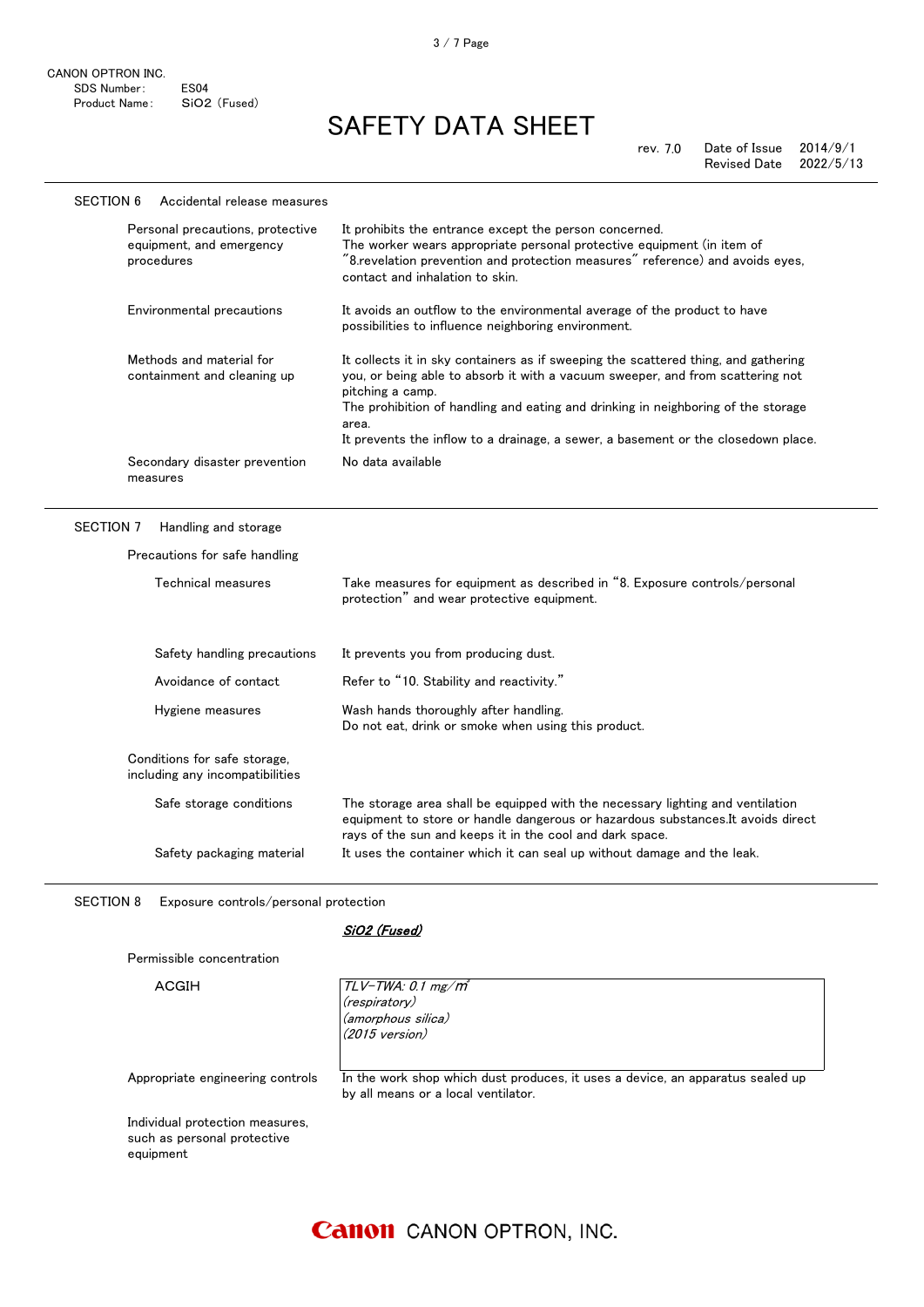|                  | Respiratory protection           | Dustproof mask      |
|------------------|----------------------------------|---------------------|
|                  | Hand protection                  | Protective gloves   |
|                  | Eye/face protection              | Dust-proof glasses  |
|                  | Skin protection                  | Protective clothing |
|                  |                                  |                     |
| <b>SECTION 9</b> | Physical and chemical properties |                     |
|                  | Appearance                       |                     |
|                  | Physical state                   | <b>Solid</b>        |

| <b>Physical state</b> | Solid             |
|-----------------------|-------------------|
| Form                  | Pellets, granules |
| Colour                | Transparency      |
| Odour                 | None              |

### SiO2 (Fused)

| Melting point/freezing point                                | $1610^{\circ}C$                                                            |
|-------------------------------------------------------------|----------------------------------------------------------------------------|
| Boiling point or initial boiling point<br>and boiling range | 2,503° C (760 mmHg) (CAS No.: 7631-86-9) (NITE-CHRIP (2015))               |
| Flammability                                                | No data available                                                          |
| Upper/lower flammability or<br>explosive limits             | Noninflammability (ACGIH (7th,2001))                                       |
| Flash point                                                 | Noninflammability (ACGIH (7th,2001))                                       |
| Auto-ignition temperature                                   | Noninflammability (ACGIH (7th,2001))                                       |
| Decomposition temperature                                   | No data available                                                          |
| pH                                                          | As synthetic amorphous silica (a CAS number: 7631-86-9): 4-9 (SIDS (2006)) |
| Kinematic viscosity                                         | No data available                                                          |
| Solubility                                                  |                                                                            |
| Water                                                       | <b>Insoluble</b>                                                           |
| Other solvents                                              | No data available                                                          |
| Partition coefficient: n-<br>octanol/water                  | No data available                                                          |
| Vapour pressure                                             | 0 mmHg(20°C) (HSFS (2002))                                                 |
| Density and/or relative density                             | 2.2                                                                        |
| (Density)                                                   |                                                                            |
| Relative vapor density                                      | No data available                                                          |
| Particle characteristics                                    | No data available                                                          |
| Other information                                           | No data available                                                          |

SECTION 10 Stability and reactivity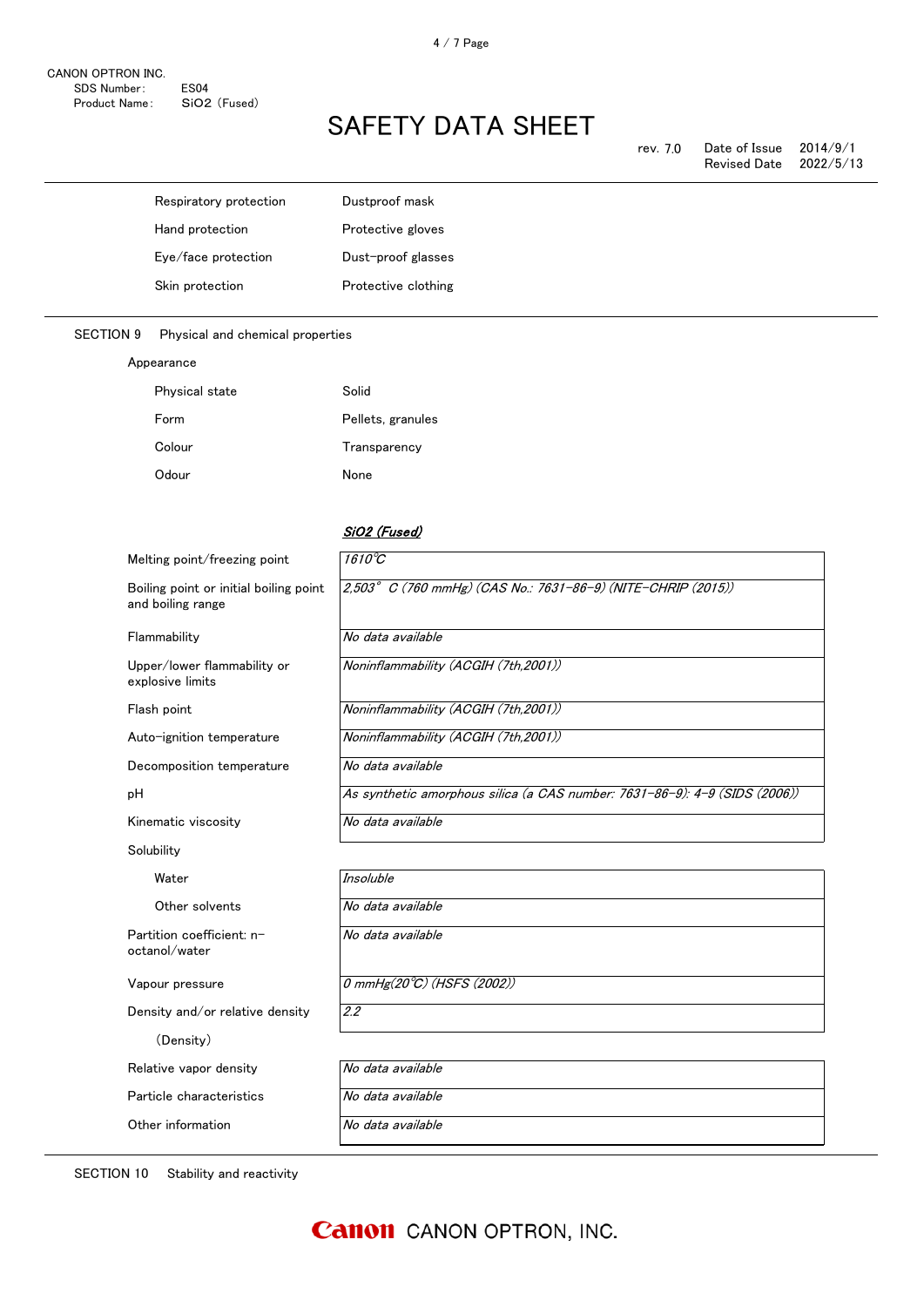| rev. 7.0 | Date of Issue | 2014/9/1  |
|----------|---------------|-----------|
|          | Revised Date  | 2022/5/13 |

|                                    | SiO2 (Fused)               |
|------------------------------------|----------------------------|
| Reactivity                         | It is very stable for heat |
| Chemical stability                 | No data available          |
| Possibility of hazardous reactions | No data available          |
| Conditions to avoid                | No data available          |
| Incompatible materials             | No data available          |
| Hazardous decomposition products   | No data available          |

SiO2 (Fused)

#### SECTION 11 Toxicological information

| Acute toxicity(oral)                                 | No data available                                                                                                                                                                                                                                                                                                                                                                    |
|------------------------------------------------------|--------------------------------------------------------------------------------------------------------------------------------------------------------------------------------------------------------------------------------------------------------------------------------------------------------------------------------------------------------------------------------------|
| Acute toxicity(dermal)                               | No data available                                                                                                                                                                                                                                                                                                                                                                    |
| Acute toxicity (Inhalation: Gases)                   | Solid (GHS definition)                                                                                                                                                                                                                                                                                                                                                               |
| Acute toxicity (Inhalation:<br>Vapours)              | Solid (GHS definition)                                                                                                                                                                                                                                                                                                                                                               |
| Acute toxicity (Inhalation: Dusts<br>and mists)      | No data available                                                                                                                                                                                                                                                                                                                                                                    |
| Skin corrosion/irritation                            | No data available                                                                                                                                                                                                                                                                                                                                                                    |
| Serious eye damage/irritation                        | No data available                                                                                                                                                                                                                                                                                                                                                                    |
| Respiratory or skin sensitization                    | No data available                                                                                                                                                                                                                                                                                                                                                                    |
| Germ cell mutagenicity                               | No data available                                                                                                                                                                                                                                                                                                                                                                    |
| Carcinogenicity                                      | This substance has no information on carcinogenicity either in humans or in<br>experimental animals.<br>But the carcinogenicity classification result Group 3 in IARC for amorphous silica<br>(IARC 68 (1997)) is judged to be applicable because this substance belongs to<br>amorphous silica.<br>Namely, it was classified as "Classification not possible" in this hazard class. |
| Reproductive toxicity                                | No data available                                                                                                                                                                                                                                                                                                                                                                    |
| Specific target organ toxicity (single<br>exposure)  | No data available                                                                                                                                                                                                                                                                                                                                                                    |
| Specific target organ<br>toxicity(repeated exposure) | No data available                                                                                                                                                                                                                                                                                                                                                                    |
| Aspiration hazard                                    | No data available                                                                                                                                                                                                                                                                                                                                                                    |
| Other information                                    | No data available                                                                                                                                                                                                                                                                                                                                                                    |

SECTION 12 Ecological information

SiO2 (Fused)

**Toxicity**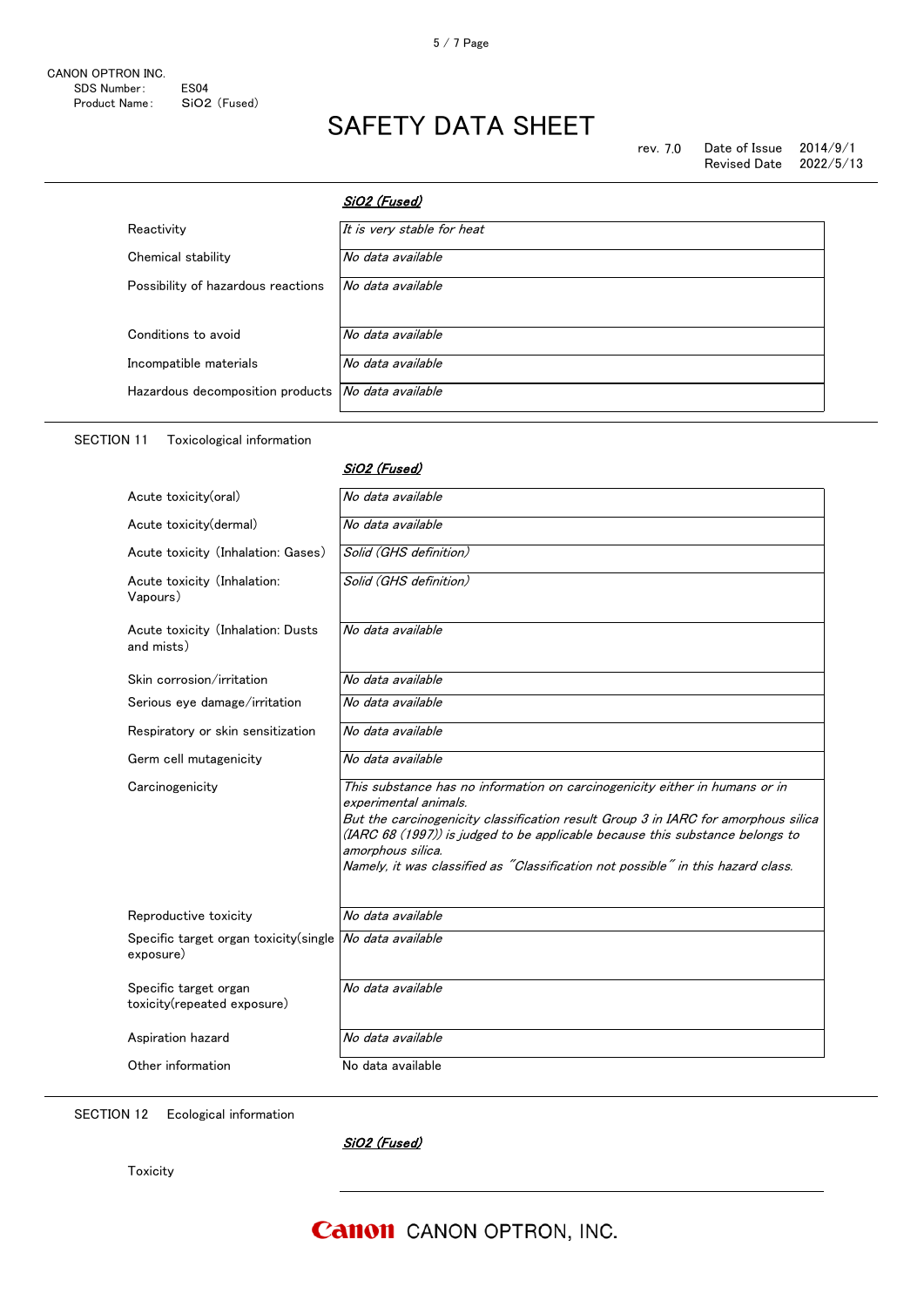| Hazardous to the aguatic<br>environment Short-<br>term(acute)  | No data available |
|----------------------------------------------------------------|-------------------|
| Hazardous to the aguatic<br>environment Long-<br>term(chronic) | No data available |
| Persistence and degradability                                  | No data available |
| Bioaccumulative potential                                      | No data available |
| Mobility in soil                                               | No data available |
| Hazard to the ozone layer                                      | No data available |
| Other adverse effects                                          | No data available |

| Waste treatment methods                              | Process is contracted to industrial waste disposers who received approval of a<br>prefectural governor.                                                                                                                       |
|------------------------------------------------------|-------------------------------------------------------------------------------------------------------------------------------------------------------------------------------------------------------------------------------|
| Contaminated container and<br>contaminated packaging | The container is recycled after being cleaned, or is appropriately processed<br>according to the standards of related laws and regulations.<br>When disposing of empty containers, the contents should be completely removed. |

#### SECTION 14 Transport information

#### SiO2 (Fused)

| International regulation                                   |                                                                                                                                                                                                                          |
|------------------------------------------------------------|--------------------------------------------------------------------------------------------------------------------------------------------------------------------------------------------------------------------------|
| UN number                                                  | Not applicable                                                                                                                                                                                                           |
| UN proper shipping name                                    | Not applicable                                                                                                                                                                                                           |
| UN classification                                          | Not applicable                                                                                                                                                                                                           |
| Transport hazard class                                     | Not applicable                                                                                                                                                                                                           |
| Packing group                                              | Not applicable                                                                                                                                                                                                           |
| Hazardous to the aquatic<br>environment                    | No data available                                                                                                                                                                                                        |
| Maritime transport in bulk<br>according to IMO instruments | No data available                                                                                                                                                                                                        |
| Japanese lows and regulations                              | Land regulation information Not applicable<br>Maritime regulatory information non-hazardous materials<br>Aviation regulatory information non-hazardous materials                                                         |
| Special precautions for users                              | Requires retention of yellow card when transporting.<br>When transporting, protect from direct sunlight and take on cargo without<br>breakage of container, corrosion and leakage.<br>Do not stack heavy good thereupon. |
| <b>Special Provisions</b>                                  | -                                                                                                                                                                                                                        |

SECTION 15 Regulatoly information(Japan)